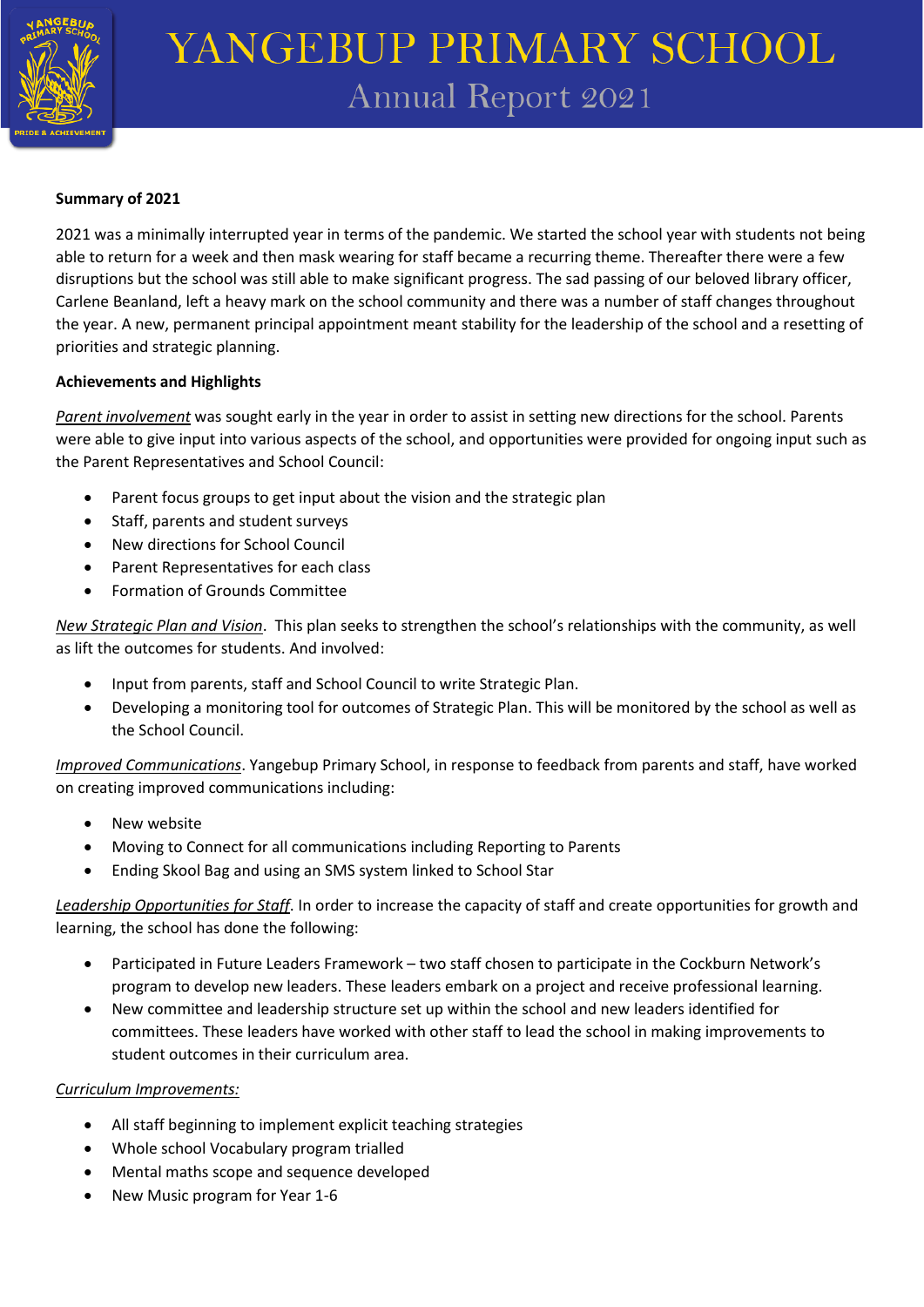

# YANGEBUP PRIMARY SCHOOL **Annual Report 2021**

• Staff training, resource purchases and other plans in place to move to a synthetics phonics program called Initial Lit for K-2 phonics and reading (In 2022 PP and Year 1 begin)

*Staffing*: A high number of fixed term staff meant that process and panels were run to appoint new staff and as a result, most staff members are now permanent allowing for greater stability.

*Behaviour*. Whilst the behaviour of the majority of the students at Yangebup Primary School is very good, it was decided that further improvements could be made. Adopting a PBS approach also allowed the school to begin developing a culture of pride and high expectations. These steps included:

- Set up of a Positive Behaviour in Schools (PBS) Committee
- Training for PBS Committee
- Training for staff
- Development of a behaviour matrix (curriculum) for implementation in 2022

*Events*. Feedback from parents indicated that they wanted to not only be involved in the school but that they wanted the school to offer events to increase the engagement and participation of students and the wider community. The events that the school offered in 2021 were:

• ANZAC Service, NAIDOC Celebration, Book Week dress up and parade, Open Night, Book Award Ceremony as well as assemblies and Year 6 Graduation

Sporting Events. Yangebup Primary School Students participated in a number of Interschool Carnivals – Summer, Winter, Cross Country, Athletics and Touch Rugby. Our students made us proud with excellent values and sportsmanship. We won first in Modcrosse at the Winter Carnival and first in Touch Rugby at the Lakelands Cup.

## **From the School Council Cahir, Ashley Heath:**

Thank you to Kimberley, Jenna, Elsbeth, Stephen, Richard & Andrea for their commitment to the YPS school council during 2021. As many of us where new to the council in 2021, we started the year off with formal training with other local schools at South Lake PS, training which we continued throughout the year.

As a council we endorsed our school's 3 year Strategic Plan, helped outline the school's goals, targets & vision across relationships, learning, leadership, teaching quality & student achievement. Later in the year, we assisted in the establishment of the School's Grounds Improvement Committee.

#### **From the P&C President Karen Haines:**

Despite the ongoing challenges of COVID-19, the P&C remained active in their activities. Business as usual included operation of the uniform shop however at times, the supply of these from overseas was an issue.

Fundraising events were engaging and successful, and included a 'Fluoro' disco, Sports Carnival Raffle with the generous donation of a bike voucher from David Skaife MLA, Bunnings Sausage Sizzles, Mother's and Father's Day stalls, the ever-popular Easter raffle and Term Three 'Cheesies and Hot Chocolates' that saw some amazing sales!

From these endeavours we were able to fulfil the following requests from the school:

- Decodable readers for our junior primary students to help kick start their new literacy program.
- A new Interactive Whiteboard for Room 19.
- A new Floor Runner for the graduation which will be able to be used for future events.
- Financial support to send the 2021 Parliamentarians on an excursion to Parliament House.
- The Year Six Graduation which saw our students have an amazing send off.
- The Memorial Bench Seat dedicated to our beautiful Librarian Mrs Carlene Beanland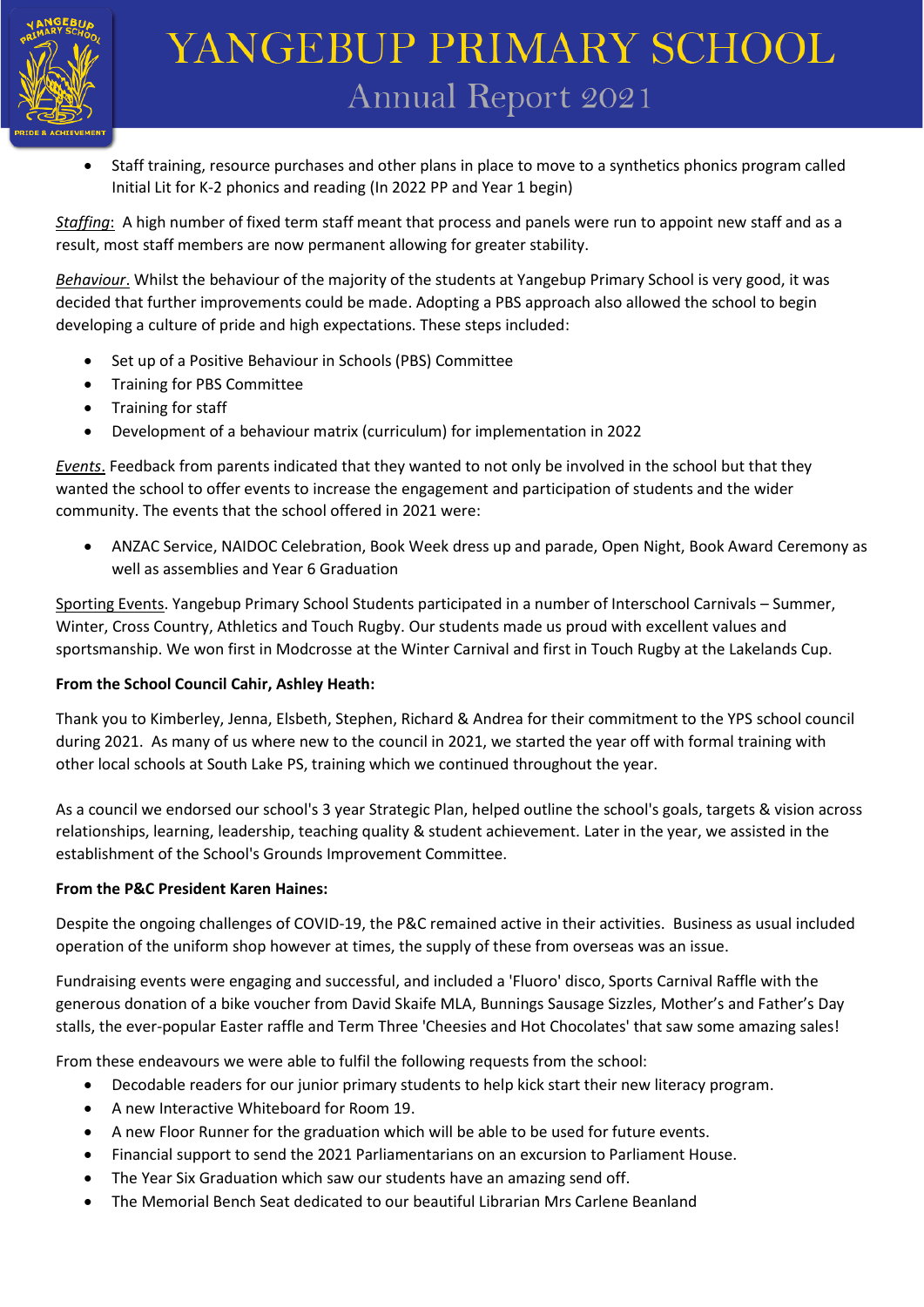

• 2 classroom sets of mini whiteboards

### **Student Achievement:**

In 2021 students in Year 5 fell into both the high achievement and high progress quadrant as compared to previous years seen below. Writing is the exception to this and reflects an ongoing weakness at Yangebup Primary School. This is only one cohort, however it does reflect the changes that are being made.



## Student Progress and Achievement Compared with Like Schools NAPLAN Year 3 2019 to Year 5 2021

 $\frac{1}{2}$  Year 3 to 5 Student Progress and Achievement Compared with Like Schools

NAPLAN Year 3 to Year 5 Longitudinal

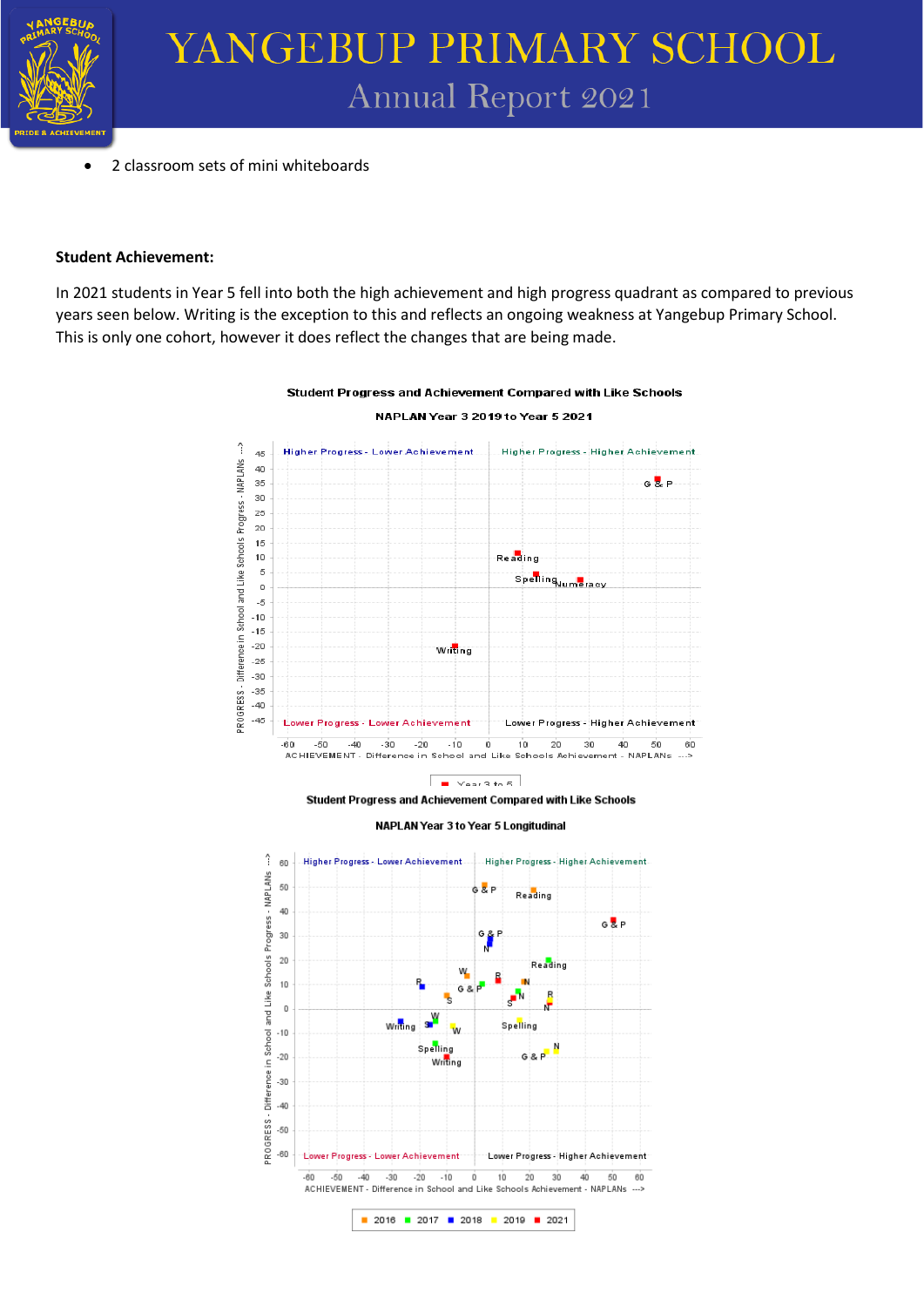

## YANGEBUP PRIMARY SCHOOL **Annual Report 2021**

#### **Grammar & Punctuation Performance**



Grammar & Punctuation and Spelling have shown rises in both Year 3 and Year 5. More consistent approaches across the school in these two areas will have had an impact. Both of these areas will be further strengthened in coming years as more emphasis is placed on explicit teaching methodologies and a synthetic phonics approach in the early years.



Maths was a priority focus a few years ago and recent PAT assessments indicate that it is a relative area of strength across the school. These figures show a slight rise from 2019 in Year 5 but a marked drop in Year 3. More investigation will need to be done and further monitoring to ensure this is not an ongoing trend.

**Spelling Performance** 



Reading has remained steady for both Year 3 and 5 from 2019 and Writing is declining. The English Curriculum Committee will be researching and implementing a Writing Scope and Sequence that will build student skills and understandings from K (orally) to Year 6 in order to improve our results over time.